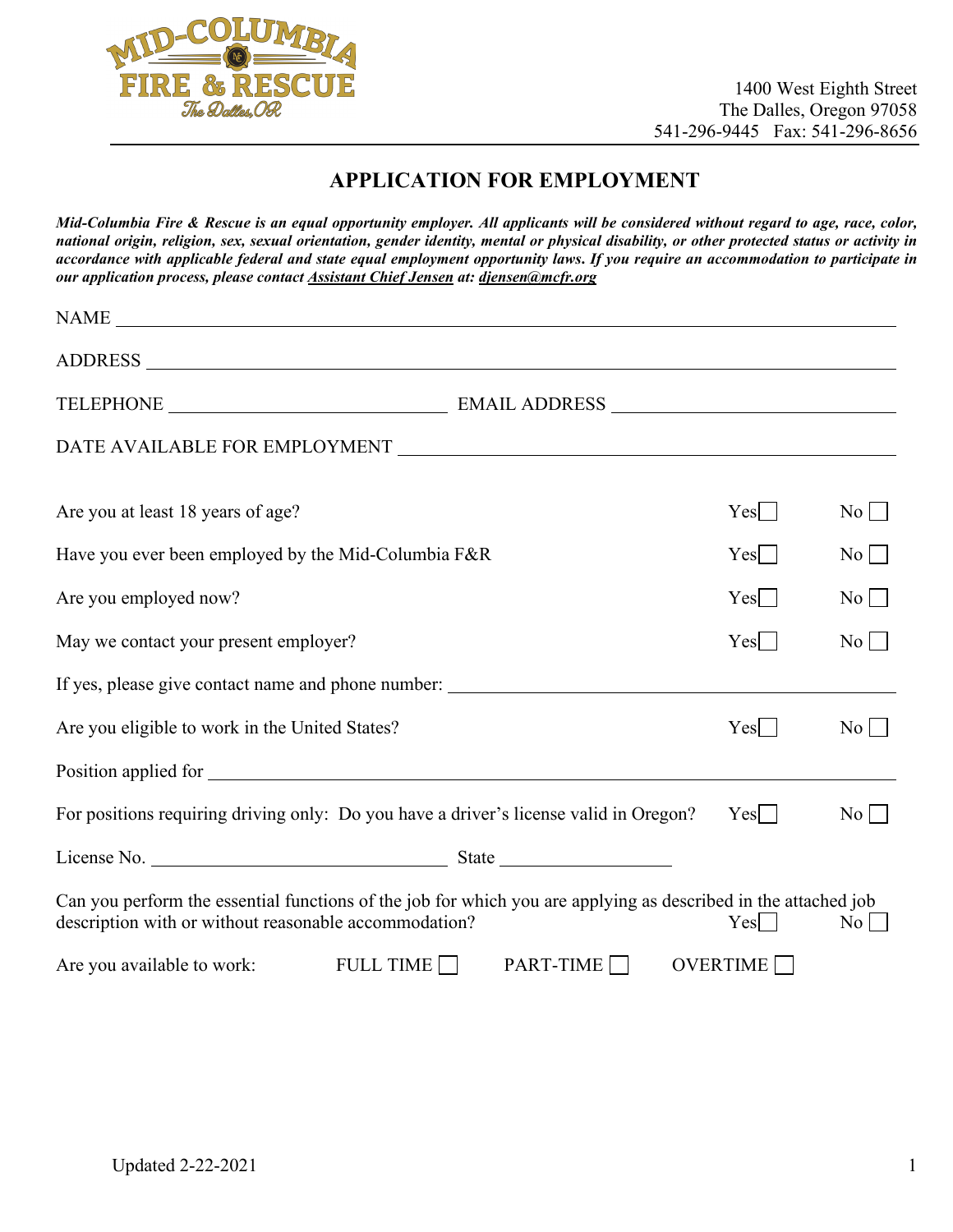

## **EDUCATION**

| COLLEGE NAME VEARS COMPLETED 1 2 3 4                                           |                         |
|--------------------------------------------------------------------------------|-------------------------|
|                                                                                |                         |
|                                                                                |                         |
|                                                                                |                         |
| POST-GRADUATE OR OTHER VOCATIONAL, TECHNICAL, OR OTHER EDUCATION AND TRAINING: | YEARS COMPLETED 1 2 3 4 |
|                                                                                |                         |

# **SPECIAL SKILLS, QUALIFICATIONS, CERTIFICATIONS**

List and summarize any special certifications, skills and qualifications, volunteer activities, military training or experience, or other training or other activities related to the job you are seeking. *For military veterans, please include information on and explanation of any transferrable skills obtained through military education or experience that relate, directly or indirectly, to the position for which you are applying:*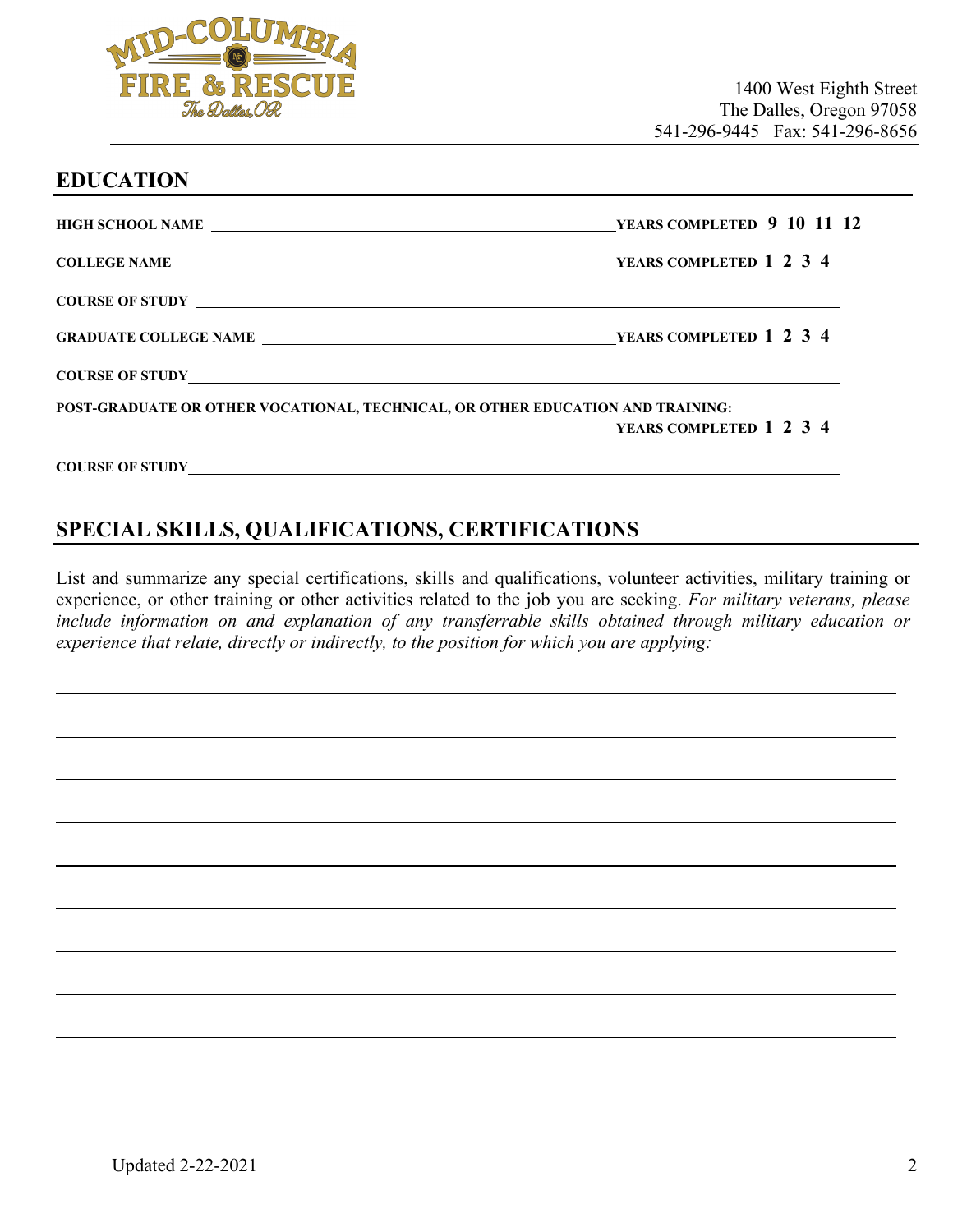

## **REFERENCES**

List 3 non-relatives who are familiar with your skills, qualifications and performance/work history and ability.

| <b>NAME</b>   | <b>OCCUPATION/RELATIONSHIP</b> | <b>YEARS KNOWN</b> | <b>TELEPHONE</b> |
|---------------|--------------------------------|--------------------|------------------|
|               |                                |                    |                  |
| ◠<br><u>.</u> |                                |                    |                  |
| 3             |                                |                    |                  |

## **EMPLOYMENT EXPERIENCE**

**List your five (5) most recent jobs (Specify if Volunteer) in order, starting with your present or most recent job. If self-employed, give company name and supply business references. If you worked in a position under another name, please give the name(s). DO NOT OMIT ANY JOBS.**

| Address_ the contract of the contract of the contract of the contract of the contract of the contract of the contract of the contract of the contract of the contract of the contract of the contract of the contract of the c |                                                                                                                                                                                                                               |  |  |  |
|--------------------------------------------------------------------------------------------------------------------------------------------------------------------------------------------------------------------------------|-------------------------------------------------------------------------------------------------------------------------------------------------------------------------------------------------------------------------------|--|--|--|
|                                                                                                                                                                                                                                |                                                                                                                                                                                                                               |  |  |  |
| List all positions held with this Employer (attach additional sheets if necessary):                                                                                                                                            |                                                                                                                                                                                                                               |  |  |  |
|                                                                                                                                                                                                                                | Your Job Position MO/YR MO/YR MO/YR                                                                                                                                                                                           |  |  |  |
| Your Job Position MO/YR MO/YR MO/YR MO/YR                                                                                                                                                                                      |                                                                                                                                                                                                                               |  |  |  |
|                                                                                                                                                                                                                                | Your Job Position MO/YR MO/YR MO/YR MO/YR MO/YR MO/YR MO/YR MO/YR MO/YR MO/YR MO/YR MO/YR MO/YR MO/YR MO/YR MO/YR MO/YR MO/YR MO/YR MO/YR MO/YR MO/YR MO/YR MO/YR MO/YR MO/YR MO/YR MO/YR MO/YR MO/YR MO/YR MO/YR MO/YR MO/YR |  |  |  |
| What did you like most about your job(s)?<br><u>Letting</u> the most about your job(s)?                                                                                                                                        |                                                                                                                                                                                                                               |  |  |  |
|                                                                                                                                                                                                                                |                                                                                                                                                                                                                               |  |  |  |
|                                                                                                                                                                                                                                |                                                                                                                                                                                                                               |  |  |  |
| Were you discharged from this employer? $Yes$ $\Box$ No $\Box$                                                                                                                                                                 |                                                                                                                                                                                                                               |  |  |  |
|                                                                                                                                                                                                                                |                                                                                                                                                                                                                               |  |  |  |
|                                                                                                                                                                                                                                |                                                                                                                                                                                                                               |  |  |  |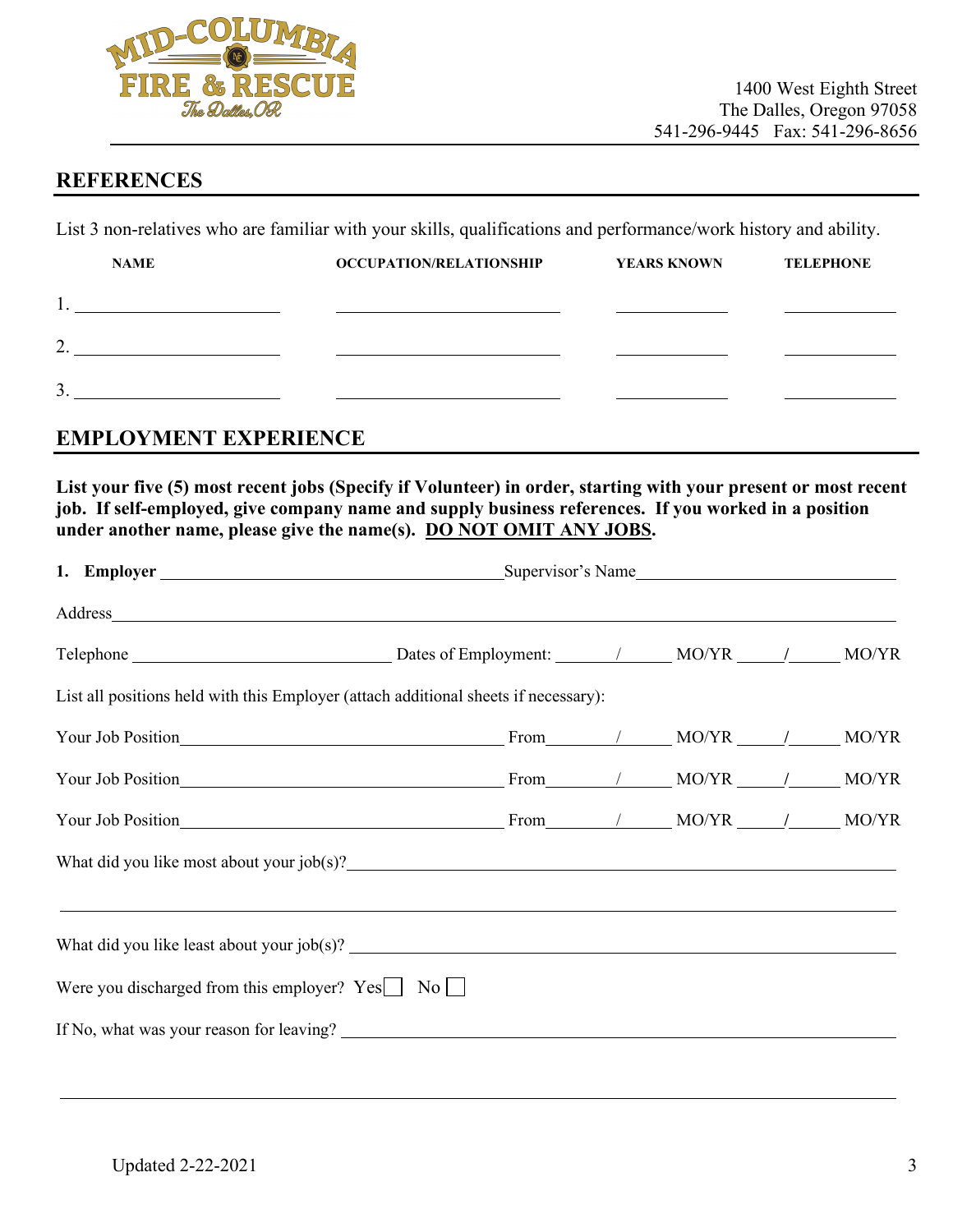

|                                                         | Address_ the contract of the contract of the contract of the contract of the contract of the contract of the contract of the contract of the contract of the contract of the contract of the contract of the contract of the c |  |  |
|---------------------------------------------------------|--------------------------------------------------------------------------------------------------------------------------------------------------------------------------------------------------------------------------------|--|--|
|                                                         |                                                                                                                                                                                                                                |  |  |
|                                                         | List all positions held with this Employer (attach additional sheets if necessary):                                                                                                                                            |  |  |
|                                                         | Your Job Position MO/YR MO/YR MO/YR MO/YR MO/YR MO/YR MO/YR MO/YR MO/YR MO/YR MO/YR MO/YR MO/YR MO/YR MO/YR MO/YR MO/YR MO/YR MO/YR MO/YR MO/YR MO/YR MO/YR MO/YR MO/YR MO/YR MO/YR MO/YR MO/YR MO/YR MO/YR MO/YR MO/YR MO/YR  |  |  |
|                                                         | Your Job Position MO/YR MO/YR MO/YR MO/YR MO/YR MO/YR MO/YR MO/YR MO/YR MO/YR MO/YR MO/YR MO/YR MO/YR MO/YR MO/YR MO/YR MO/YR MO/YR MO/YR MO/YR MO/YR MO/YR MO/YR MO/YR MO/YR MO/YR MO/YR MO/YR MO/YR MO/YR MO/YR MO/YR MO/YR  |  |  |
|                                                         | Your Job Position MO/YR MO/YR MO/YR MO/YR MO/YR MO/YR MO/YR MO/YR MO/YR MO/YR MO/YR MO/YR MO/YR MO/YR MO/YR MO/YR MO/YR MO/YR MO/YR MO/YR MO/YR MO/YR MO/YR MO/YR MO/YR MO/YR MO/YR MO/YR MO/YR MO/YR MO/YR MO/YR MO/YR MO/YR  |  |  |
|                                                         | What did you like most about your job(s)?<br><u>University</u> contains the most about your job(s)?                                                                                                                            |  |  |
|                                                         |                                                                                                                                                                                                                                |  |  |
| Were you discharged from this employer? $Yes$ No $\Box$ |                                                                                                                                                                                                                                |  |  |
|                                                         |                                                                                                                                                                                                                                |  |  |
|                                                         | ,我们也不会有什么。""我们的人,我们也不会有什么?""我们的人,我们也不会有什么?""我们的人,我们也不会有什么?""我们的人,我们也不会有什么?""我们的人                                                                                                                                               |  |  |
|                                                         |                                                                                                                                                                                                                                |  |  |
|                                                         |                                                                                                                                                                                                                                |  |  |
|                                                         |                                                                                                                                                                                                                                |  |  |
|                                                         | List all positions held with this Employer (attach additional sheets if necessary):                                                                                                                                            |  |  |
|                                                         |                                                                                                                                                                                                                                |  |  |
|                                                         |                                                                                                                                                                                                                                |  |  |
|                                                         |                                                                                                                                                                                                                                |  |  |
|                                                         | What did you like most about your job(s)?                                                                                                                                                                                      |  |  |
|                                                         |                                                                                                                                                                                                                                |  |  |
|                                                         |                                                                                                                                                                                                                                |  |  |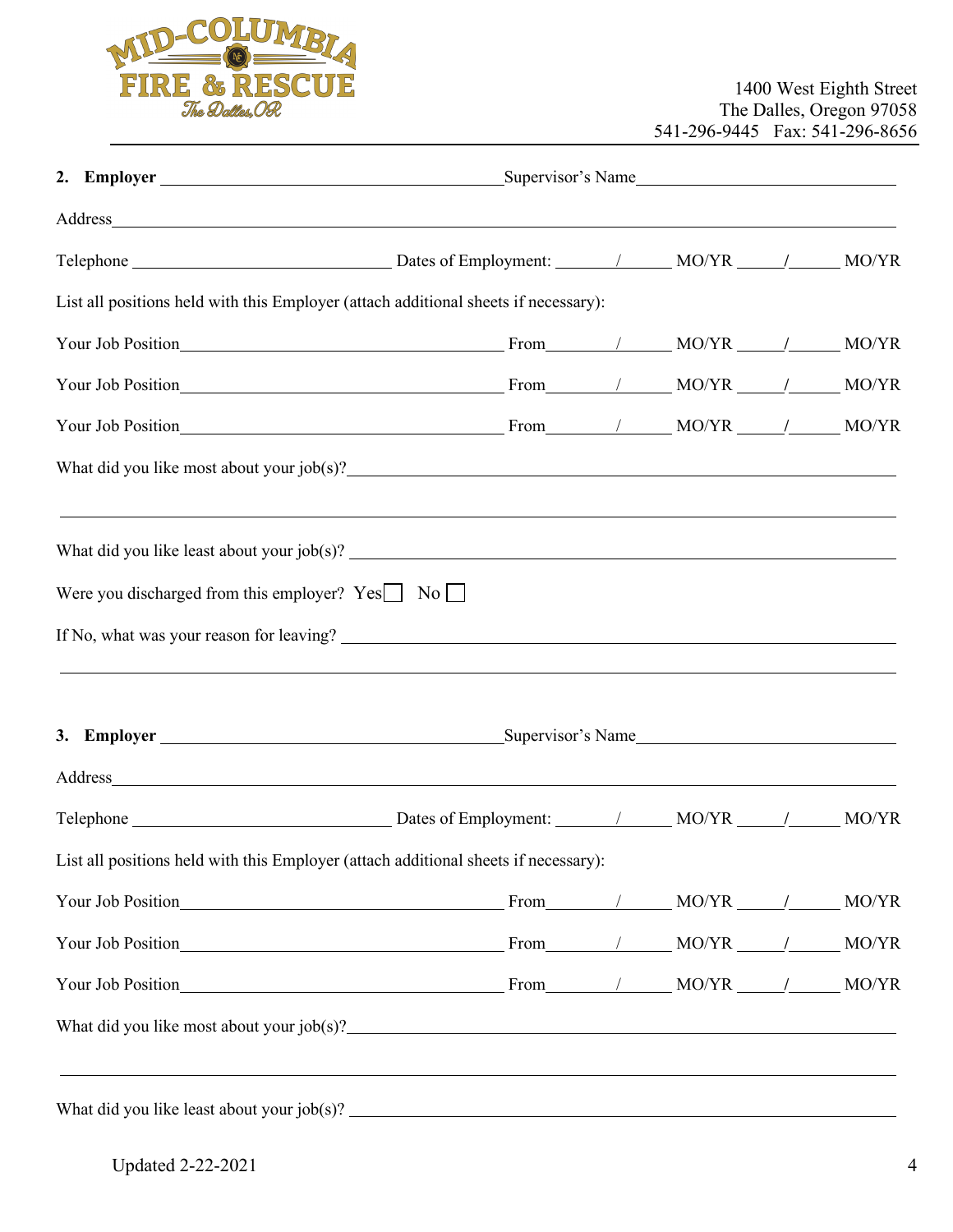

| Were you discharged from this employer? Yes No                                                                                                                                                                                                                                                                                                                                                                                                       |  |  |  |
|------------------------------------------------------------------------------------------------------------------------------------------------------------------------------------------------------------------------------------------------------------------------------------------------------------------------------------------------------------------------------------------------------------------------------------------------------|--|--|--|
| If No, what was your reason for leaving/                                                                                                                                                                                                                                                                                                                                                                                                             |  |  |  |
|                                                                                                                                                                                                                                                                                                                                                                                                                                                      |  |  |  |
|                                                                                                                                                                                                                                                                                                                                                                                                                                                      |  |  |  |
|                                                                                                                                                                                                                                                                                                                                                                                                                                                      |  |  |  |
| List all positions held with this Employer (attach additional sheets if necessary):                                                                                                                                                                                                                                                                                                                                                                  |  |  |  |
| Your Job Position MO/YR MO/YR MO/YR MO/YR                                                                                                                                                                                                                                                                                                                                                                                                            |  |  |  |
| Your Job Position MO/YR MO/YR MO/YR MO/YR MO/YR MO/YR MO/YR MO/YR MO/YR MO/YR MO/YR MO/YR MO/YR MO/YR MO/YR MO/YR MO/YR MO/YR MO/YR MO/YR MO/YR MO/YR MO/YR MO/YR MO/YR MO/YR MO/YR MO/YR MO/YR MO/YR MO/YR MO/YR MO/YR MO/YR                                                                                                                                                                                                                        |  |  |  |
| Your Job Position MO/YR MO/YR MO/YR MO/YR                                                                                                                                                                                                                                                                                                                                                                                                            |  |  |  |
| What did you like most about your job(s)?<br><u>Canadian subsets</u>                                                                                                                                                                                                                                                                                                                                                                                 |  |  |  |
| ,我们也不会有什么。""我们的人,我们也不会有什么?""我们的人,我们也不会有什么?""我们的人,我们也不会有什么?""我们的人,我们也不会有什么?""我们的人<br>What did you like least about your job(s)? $\qquad \qquad$ $\qquad \qquad$ $\qquad \qquad$ $\qquad \qquad$ $\qquad \qquad$ $\qquad \qquad$ $\qquad \qquad$ $\qquad \qquad$ $\qquad \qquad$ $\qquad \qquad$ $\qquad \qquad$ $\qquad \qquad$ $\qquad \qquad$ $\qquad$ $\qquad \qquad$ $\qquad \qquad$ $\qquad \qquad$ $\qquad$ $\qquad$ $\qquad$ $\qquad$ $\qquad$ |  |  |  |
| Were you discharged from this employer? $Yes$ No $\Box$                                                                                                                                                                                                                                                                                                                                                                                              |  |  |  |
| If No, what was your reason for leaving?                                                                                                                                                                                                                                                                                                                                                                                                             |  |  |  |
|                                                                                                                                                                                                                                                                                                                                                                                                                                                      |  |  |  |
|                                                                                                                                                                                                                                                                                                                                                                                                                                                      |  |  |  |
| Address_ the contract of the contract of the contract of the contract of the contract of the contract of the contract of the contract of the contract of the contract of the contract of the contract of the contract of the c                                                                                                                                                                                                                       |  |  |  |
|                                                                                                                                                                                                                                                                                                                                                                                                                                                      |  |  |  |
| List all positions held with this Employer (attach additional sheets if necessary):                                                                                                                                                                                                                                                                                                                                                                  |  |  |  |
| Your Job Position MO/YR MO/YR MO/YR MO/YR                                                                                                                                                                                                                                                                                                                                                                                                            |  |  |  |
| Your Job Position MO/YR MO/YR MO/YR MO/YR                                                                                                                                                                                                                                                                                                                                                                                                            |  |  |  |
| Your Job Position MO/YR MO/YR MO/YR MO/YR                                                                                                                                                                                                                                                                                                                                                                                                            |  |  |  |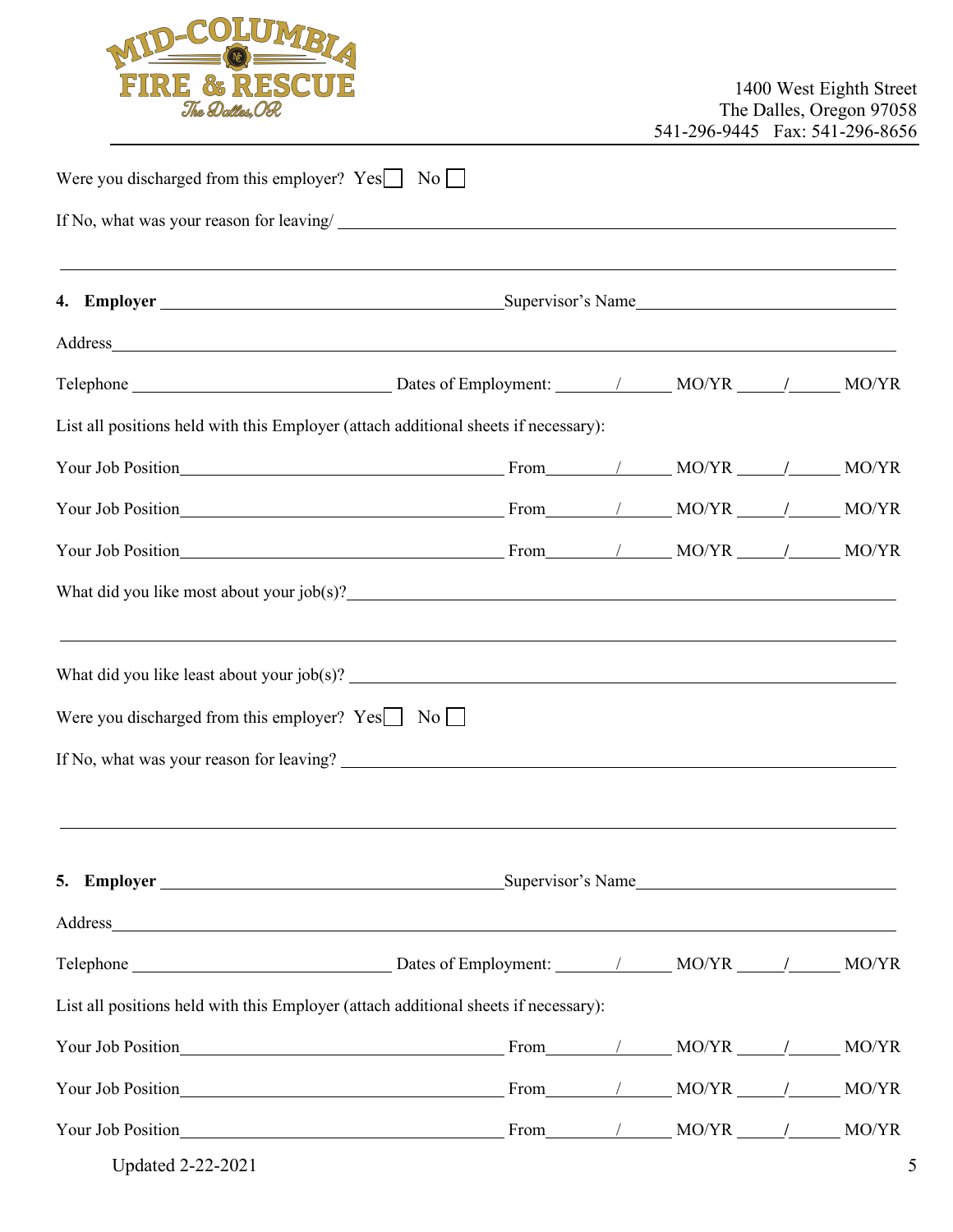

|  | What did you like most about your job(s)? |  |
|--|-------------------------------------------|--|
|  |                                           |  |

| What did you like least about your $job(s)$ ?           |  |
|---------------------------------------------------------|--|
| Were you discharged from this employer? $Yes$ No $\Box$ |  |
| If No, what was your reason for leaving?                |  |

**Remainder of Page Intentionally Left Blank**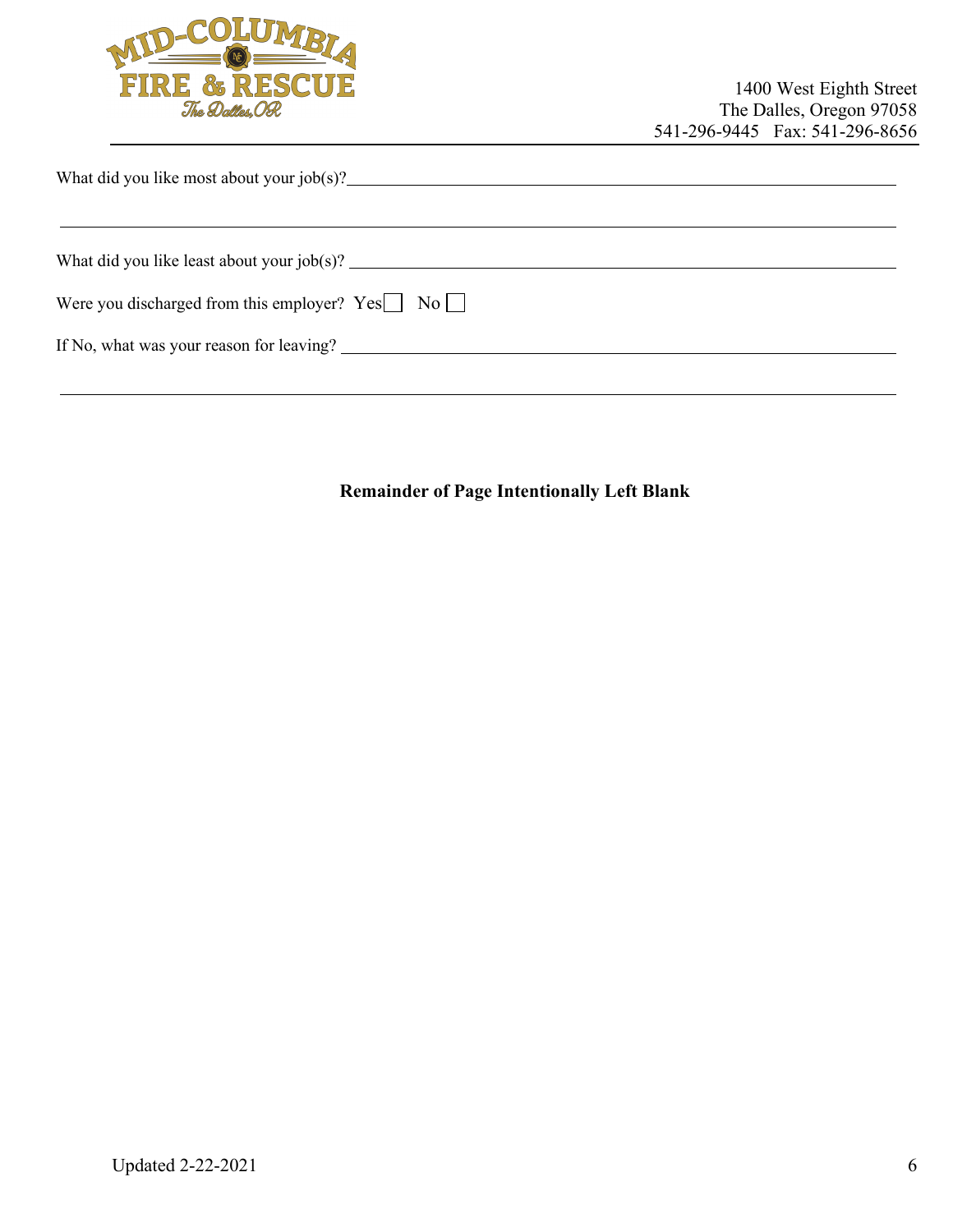1400 West Eighth Street The Dalles, Oregon 97058 541-296-9445 Fax: 541-296-8656

#### **PLEASE READ THE FOLLOWING STATEMENTS CAREFULLY BEFORE SIGNING THIS APPLICATION. ONLY THOSE APPLICATIONS THAT ARE COMPLETE, SIGNED AND DATED ARE CONSIDERED VALID. IF YOU HAVE ANY QUESTIONS REGARDING THIS STATEMENT, PLEASE ASK THEM BEFORE SIGNING.**

- 1. All answers and statements I have made on this application (and resume or other supplementary materials) are true and complete without omissions. I understand that any false, misleading, or incomplete information will be grounds for refusal to hire or for immediate discharge if I am employed. I authorize Mid-Columbia Fire & Rescue to obtain information about me from any of the prior employers or persons named in this application, including those provided by me as references. I also agree to sign an authorization releasing these prior employers and persons of liability for providing such information.
- 2. I understand that if I am offered employment, I will be required to pass a criminal history check and may also be required to pass a driver's record check, credit check, pre-employment drug screen, and/or physical as a condition of being hired, depending on the position for which I am being hired and consistent with applicable laws.

Please initial:

Please initial:

3. I understand that if I am hired I will be responsible for complying with all policies and rules of Mid-Columbia Fire & Rescue as they presently exist or are later modified. I also understand that except as otherwise provided in a collective bargaining agreement applicable to my employment or a written employment agreement signed by the Fire Chief, my employment with the Mid-Columbia Fire & Rescue will be terminable at-will for any reason and at any time without notice, at the option of the employer or myself, except as prohibited by applicable law.

Please initial:

4. I also understand that nothing in this application, the interview, or hiring process or in an offer of employment creates a contract for employment or continued employment with Mid-Columbia Fire & Rescue, and that no representative of Mid-Columbia Fire & Rescue has any authority to change my at-will employment status or to otherwise enter into any employment agreement for any specified period of time, or to assure me of any future position, benefits, or terms and conditions of employment, except as specifically stated in a written agreement signed and dated by the Fire Chief for Mid-Columbia Fire & Rescue.

Please initial:

I have read, understand, and agree with all of the above statements.

Signature of Applicant Date

*NOTE: This application is valid only for the position applied for. To be considered for other job openings, you must submit a new application. Also,* **if you want to be considered for other job openings, you must submit an application for each specific job.** 

By: \_\_\_\_\_\_\_\_\_\_\_\_\_\_\_\_\_\_\_\_\_\_\_\_\_\_\_\_

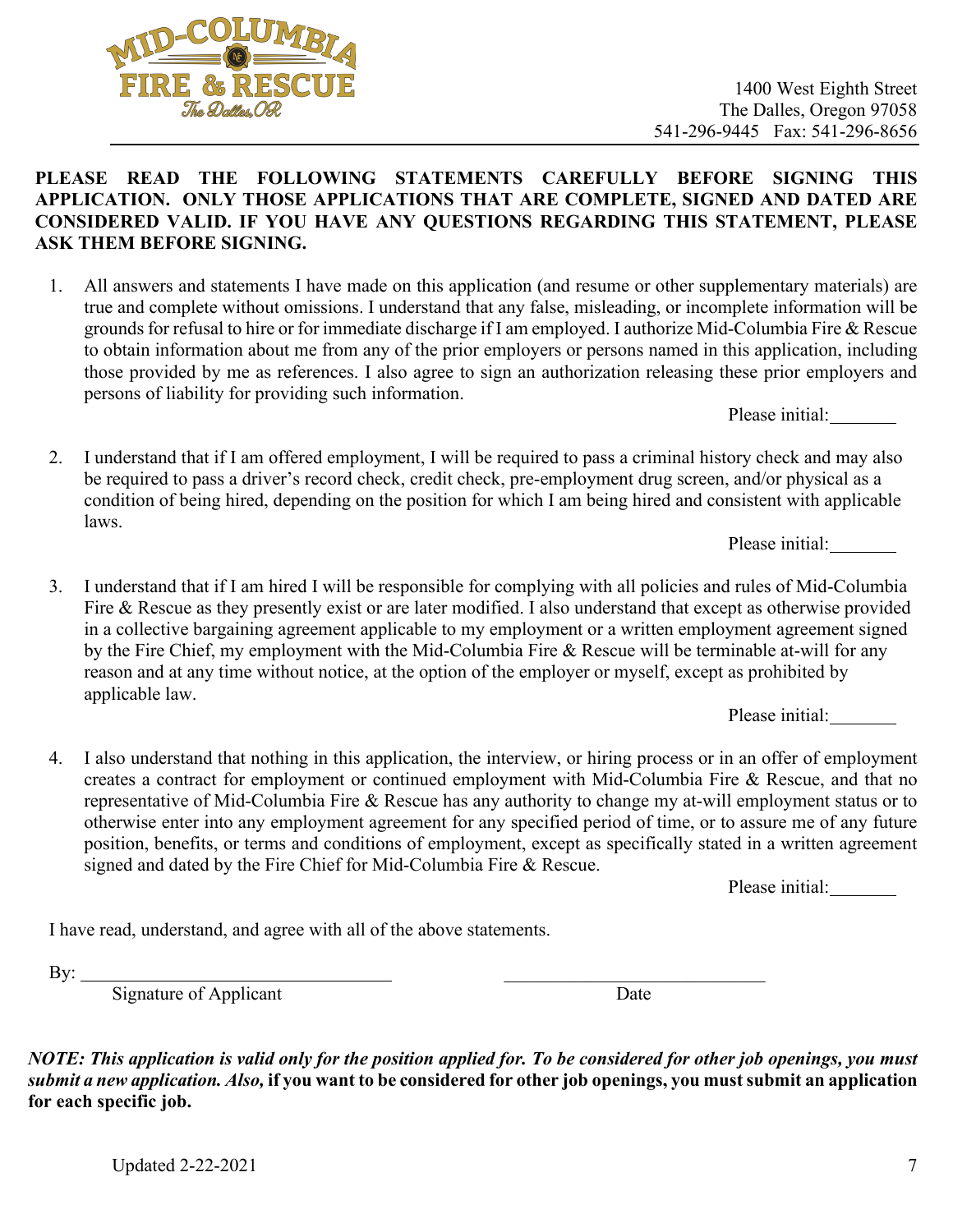

#### **Mid-Columbia Fire & Rescue Veteran's Preference Form**

Under Oregon law, veterans who meet minimum qualifications for a position may be eligible for employment preference. Please read the following checklist carefully and check the box for each item that applies to you. If you need further explanation or have special circumstances, please call the Assistant Chief at 541-296-9445.

#### IN ORDER TO BE ELIGIBLE TO RECEIVE VETERAN'S PREFERENCE, THIS COMPLETED FORM AND THE REQUIRED *SUPPORTING DOCUMENTATION MUST BE SUBMITTED TO THE HUMAN RESOURCES DEPARTMENT. PREFERENCE WILL NOT BE AWARDED WITHOUT THE APPROPRIATE DOCUMENTATION.*

**A. QUALIFIED VETERAN QUESTIONS:** You may claim veteran's preference if you check at least one box below and provide proof of eligibility by submitting a copy of your form DD-214 or DD-215 that includes your discharge status.

I served on active duty with the Armed Forces of the United States:

- For a period of more than 90 consecutive days beginning on or before January 31, 1955 and was discharged or  $\Box$ released under honorable conditions, or
- $\Box$ For a period of more than 178 consecutive days beginning after January 31, 1955 and was discharged or released from active duty under honorable conditions, or
- $\Box$ For 178 days or less and was discharged or released from active duty under honorable conditions because of a service-connected disability, or
- $\Box$ For 178 days or less and was discharged or released from active duty under honorable conditions and have a disability rating from the United States Department of Veterans Affairs, or
- $\overline{\phantom{a}}$ For at least one day in a combat zone and was discharged or released from active duty under honorable conditions, **or**
- $\Box$ I received a combat or campaign ribbon or an expeditionary medal for service in the Armed Forces of the United States and was discharged or released from activity duty under honorable conditions; **or**
- $\Box$ I am receiving a nonservice-connected pension from the United States Department of Veterans Affairs.

#### *Please see the next page for applicable definitions.*

**B. QUALIFIED DISABLED VETERAN QUESTIONS**: You may claim additional employment preference if you can check at least one box below and provide proof of eligibility by submitting both of the documents listed below:

- 1. A copy of your DD-214 or DD-215, Certificate of Release or Discharge, Copy 4, and
- 2. A public employment veteran's disability preference letter from the United States Department of Veterans' Affairs (unless the information is included in the DD Form 214/215). To order the letter, call 1-800-827-1000 and request a public employment preference letter.
	- $\Box$ I have a disability rating through the United States Department of Veterans Affairs; or
		- I was discharged or released from active duty for a disability incurred or aggravated in the line of duty; or
		- I was awarded the Purple Heart for wounds received in combat.

I hereby claim veteran's preference points and certify that the above information is true and correct. I understand that any false statements may be cause for my disqualification or dismissal, regardless of when discovered.

 $\Box$  $\Box$